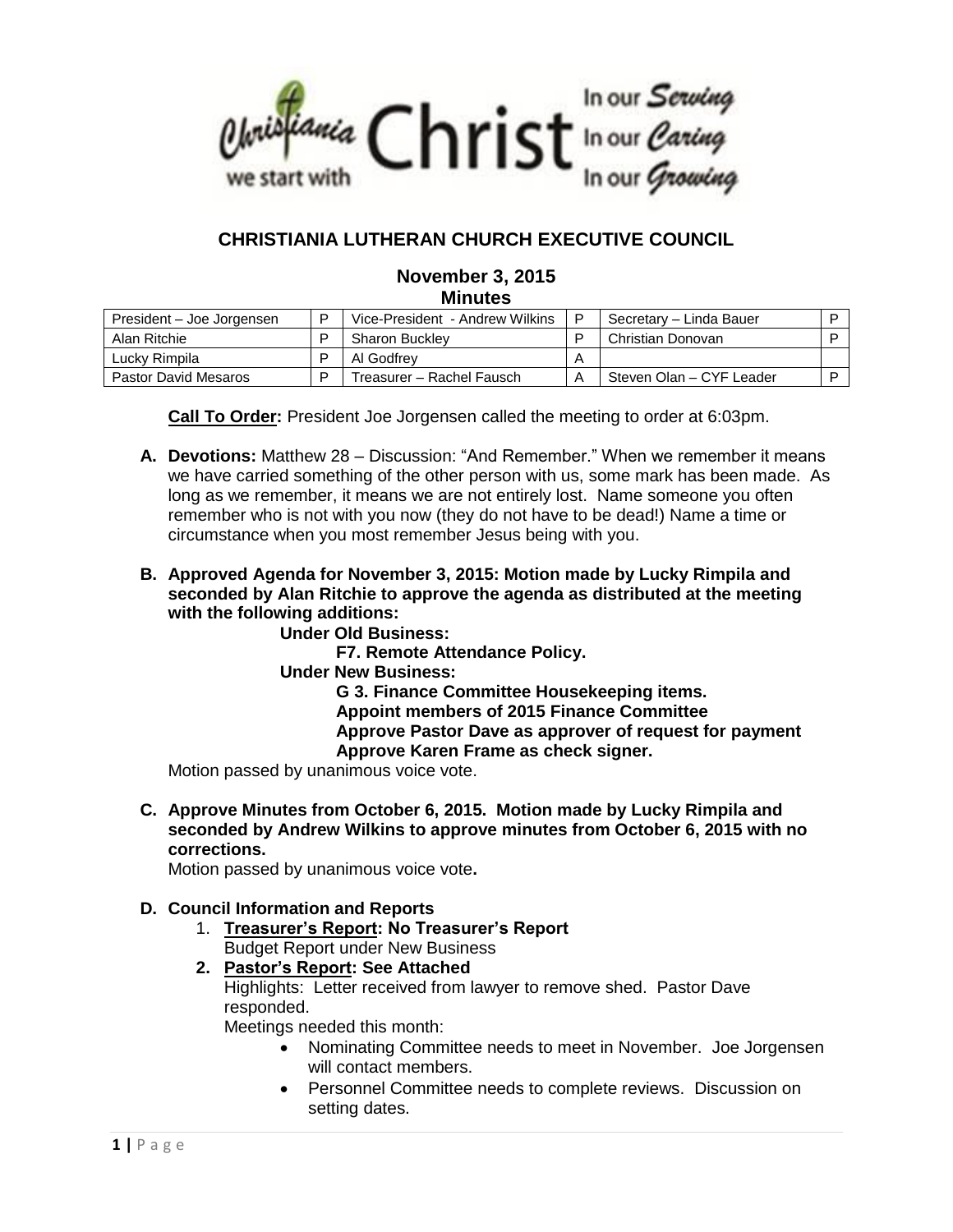Pastor Dave verbally presented the Ministry Board report (they met October 29).

- The Ministry Board will attend Ministry Team meetings & Executive Council meetings.
- The Ministry Board will receive all Ministry Team reports and make one report for the Executive Council.
- The Ministry Board will work on a template for the annual reports submitted by Ministry Teams.
- The Ministry Board is working on communication.

### **Motion made by Sharon Buckley and seconded by Alan Ritchie receive the Pastor's report as presented.**

Motion passed by unanimous voice vote.

### **3. CYF Leader Report: See Attached.**

Highlights: One year anniversary.

Success of counseling student – received great news that she overcome a great obstacle.

Church funded Sunday School will be discussed later.

**Motion made by Andrew Wilkins and seconded by Christian Donovan to receive CYF Leader Reports as presented.** 

Motion passed by unanimous voice vote

**4. Ministry Board Report and Ministry Team Reports: See Attached** No action needed by Executive Council **Motion made by Sharon Buckley and seconded by Andrew Wilkins to receive Youth Ministry Team Report as presented.**  Motion passed by unanimous voice vote**.**

### **5. Property Committee Report: See Attached**

Discussion: Christian Donovan went over the action items. Revenue source for repairs was discussed. Discussion would fall under budget meetings in December.

Discussion on ballfield mowing expense account. It was decided this would be discussed under budgetary also.

The roof assessment report has not come back yet. It is due in any day. **Motion made by Andrew Wilkins and seconded by Alan Ritchie to accept the Property Committee Report as presented.** 

Motion passed by unanimous voice vote.

#### **E. Action Items from Ministry Board and Ministry Team – none Action Items from Property Committee – see above**

#### **F. Old Business:**

- 1. Report on Personnel Handbook haven't met. Joe will get latest version sent to the Personnel Committee.
- 2. Report on audits The Audit Committee met. They completed first quarter of 2015. They will meet again this week to catch up on 2015 and then review 2014.
- 3. Discussion on Christiania Statement of Faith/Religious Employment Criteria/Facility Use Policy and Marriage Policy – one more webinar to review. No discussion.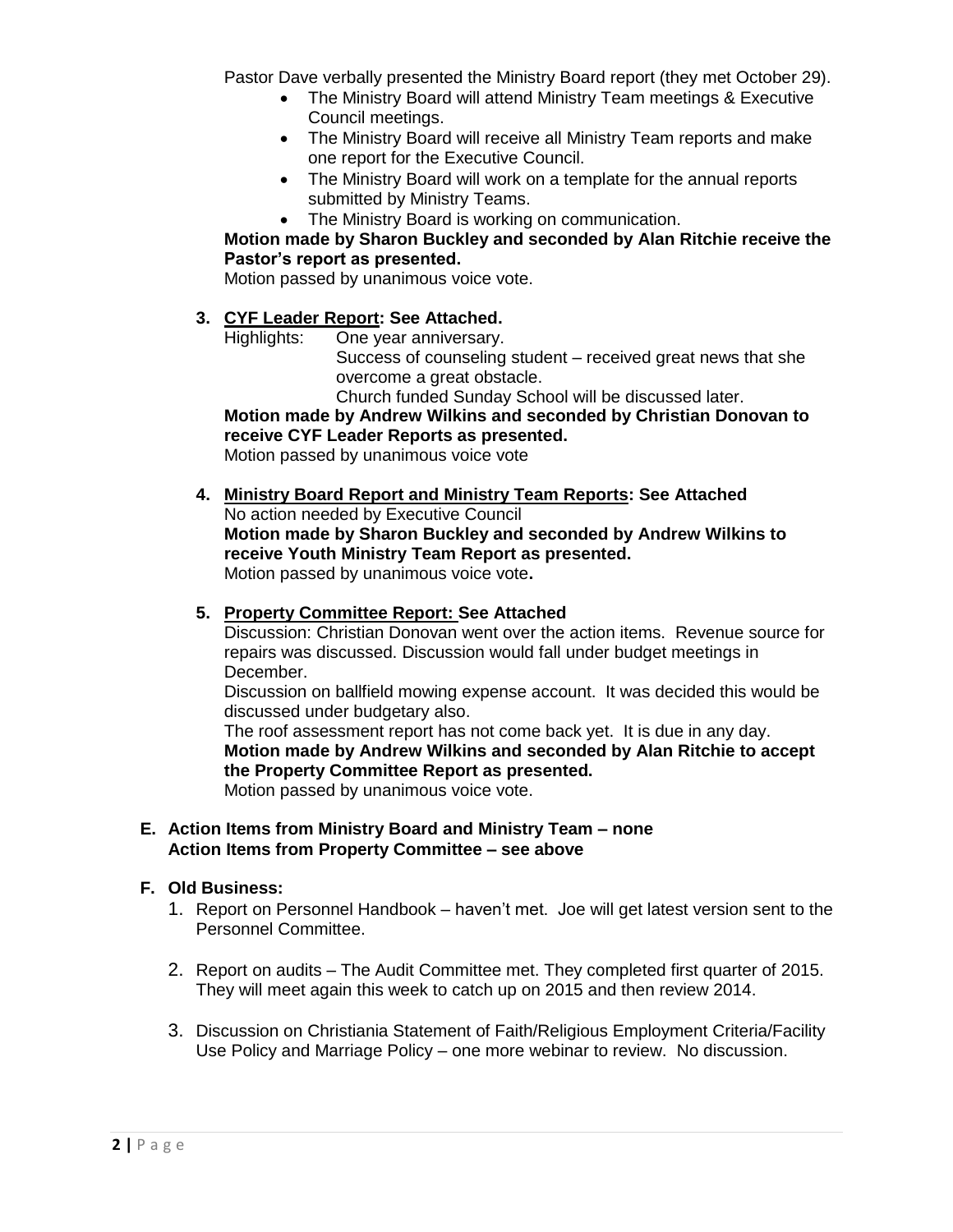- 4. Definition of voting members (age) first forum held. Jeff Otto was not present. One more forum tomorrow night. Sharon Buckley will contact Jeff Otto to see if he will be present to support his motion.
- 5. Church Funded Sunday School a petition signed by about 30 congregational members was sent to President, Joe Jorgensen and Vice President, Andrew Wilkins. After discussion, Andrew Wilkins drafted a reply to the congregational member's petition. Linda Bauer will send the document to the Executive Council for review. A copy of the draft is included in this packet.
- 6. Policies review/update Joe Jorgensen will send the policies (that need to be reviewed) to the Executive Council. This is the EC's "homework" for the next meeting. The Financial Committee will review the Financial Policy and the Fundraising Policy.
- 7. Remote Attendance policy -

Whereas, remote attendance can be done effectively and efficiently by downloading the gotomeeting app, and

Whereas, all remote attendees have to be muted if anyone remote attendee is not using the gotomeeting app and,

Whereas, the facilitator can't tell who is currently an attendee by remote,

Therefore, it is recommended the use of a smartphone, computer or tablet that can download the gotomeeting app.

**Motion by Linda Bauer and seconded by Lucky Rimpila to include the use of the "Gotomeeing" app as the only method of remote attendance under the Remote Attendance Policy.**

Motion passed by unanimous voice vote.

- **G.** New Business
	- 1. Budget a preliminary budget is included in this packet. Property budget is under property report.

The budget will be the main focus of the December meeting.

- 2. Roof Updates Need the assessment report. Should be available this week. Discussion of needing a 5 to 10 year plan.
- 3. Finance Committee
	- a. The need for another approver of requests for payment in the absence of the Treasurer. Pastor Dave has agreed to be the back-up.

**Motion by Linda Bauer and seconded by Andrew Wilkins to approve Pastor Dave as an approver of Request for Payments.**

Motion passed by unanimous voice vote.

b. The need for another signer of checks**.** Twice in 2015, both the Treasurer and her back-up have been gone. Karen Frame has agreed to be a singer of checks. The New Market Bank has approved Karen as signer. Note: Karen will at times substitute for the Office Manager but will at no time cut/print and sign the same check.

### **Motion by Linda Bauer and seconded by Lucky Rimpila to approve Karen Frame as a signer of checks.**

Motion passed by unanimous voice vote.

c. Per our constitution, the Executive Council needs to appoint the Finance Committee. Discussion on clarification of the constitution. The constitution reads the Finance Committee will consist of a member of the Audit Committee and a Financial Secretary. The Executive Council will need to have those names before appointing the Finance Committee.